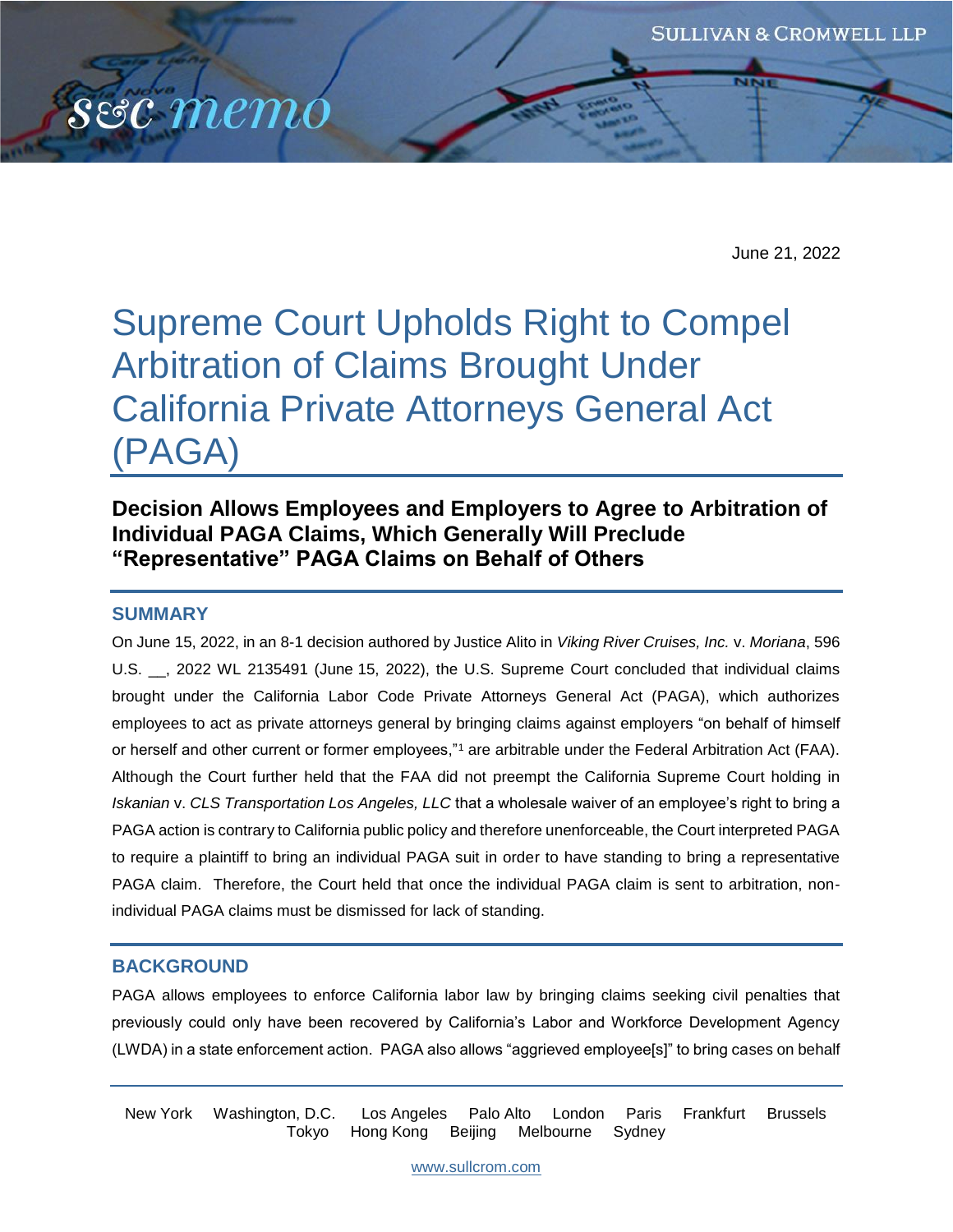of "other current or former employees" against the same employer.<sup>2</sup> To do so, the representative must bring a predicate individual claim. All PAGA claims are brought by an employee as an "agent or proxy" of the state, rather than in an individual capacity.<sup>3</sup> Accordingly, the LDWA receives 75 percent of the award from any successful PAGA action, with only the remaining 25 percent distributed among the employees affected by the violation at issue.<sup>4</sup>

Angie Moriana, a former sales representative at the cruise company Viking River Cruises, Inc. (Viking), brought individual and representative claims against Viking under PAGA in California state court, alleging that Viking failed to provide her with her final wages within 72 hours of her last day of work in violation of the California Labor Code and asserting various other Labor Code violations on behalf of other Viking employees. In her employment agreement with Viking, Moriana agreed to arbitrate any disputes arising out of her employment, and waived the right to bring any arbitration dispute as a "class, collective, or representative PAGA action."<sup>5</sup>

Viking sought to compel arbitration of Moriana's individual claim and moved to dismiss her representative claims. The trial court denied that motion, and the California Court of Appeal affirmed, relying on the California Supreme Court's 2014 decision in *Iskanian* v. *CLS Transp. Los Angeles* to conclude that (1) a wholesale waiver of the right to bring PAGA claims in court, rather than in arbitration, contravenes California public policy, and (2) PAGA claims may not be divided into individual claims and non-individual claims. The question before the Supreme Court was whether the FAA preempts this California precedent invalidating waivers of the right to assert representative claims under PAGA in court.

## **THE SUPREME COURT'S DECISION**

The Court held that *Iskanian* is preempted by the FAA to the extent it precludes dividing a PAGA action into individual and non-individual PAGA claims through an arbitration agreement. In reaching its decision, the Court highlighted what it perceived as a conflict between PAGA's procedural structure and the FAA, which "preempts any state rule discriminating on its face against arbitration."<sup>6</sup>

The Court explained that PAGA's mechanism for claim joinder "permits 'aggrieved employees' to use the Labor Code violations they personally suffered as a basis to join to the action any claims that could have been raised by the State in an enforcement proceeding."<sup>7</sup> Under *Iskanian*, parties could not contract around this joinder because *Iskanian* invalidated agreements to arbitrate only individual PAGA claims. The Court found that PAGA's "built-in mechanism of claim joinder," together with *Iskanian*'s prohibition on agreements to arbitrate individual PAGA claims, is incompatible with arbitration because it infringes parties' freedom to determine the scope of the issues subject to arbitration, thereby "violat[ing] the fundamental principle that 'arbitration is a matter of consent.'"<sup>8</sup> Because representative PAGA claims are at odds with the arbitration forum and cannot be brought in arbitration without all parties' consent, and *Iskanian* prohibits parties from dividing PAGA claims into individual and representative claims, the Court concluded that *Iskanian* 

-2- Supreme Court Upholds Right to Compel Arbitration of Claims Brought Under California Private Attorneys General Act (PAGA) June 21, 2022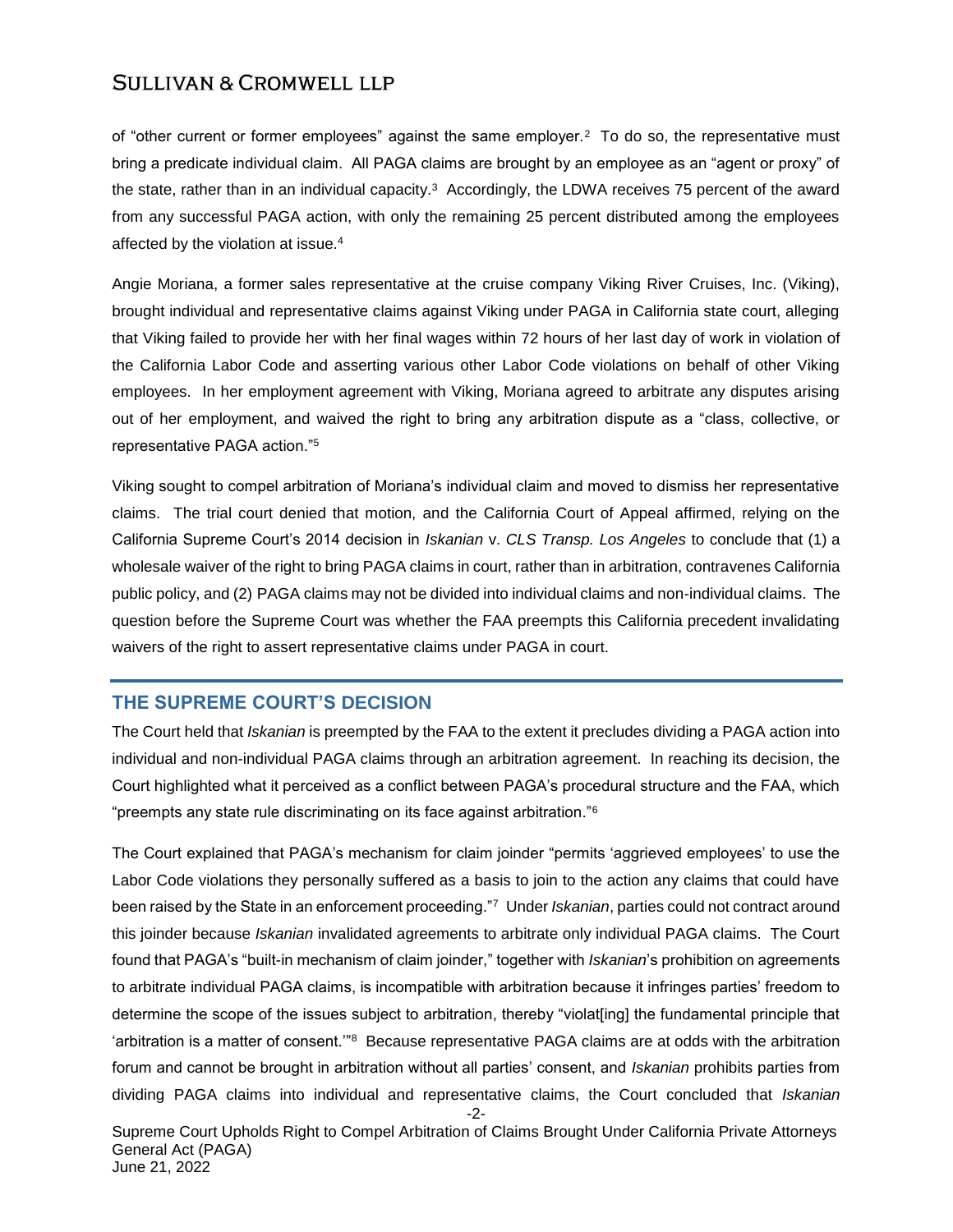"effectively coerces parties to opt for a judicial forum rather than forgoing the procedural rigor and appellate review of the courts in order to realize the benefits of private dispute resolution," which "is incompatible with the FAA."<sup>9</sup>

The Court therefore invalidated *Iskanian*'s prohibition on separating individual PAGA claims from representative PAGA claims,<sup>10</sup> allowing Viking to compel arbitration of Moriana's individual PAGA claim separate from her representative claims. The Court further concluded that Moriana's representative PAGA claims could not survive in court as a matter of California law, because "under PAGA's standing requirement, a plaintiff has standing to maintain non-individual PAGA claims in an action **only by virtue of** also maintaining an individual claim in that action."<sup>11</sup> In other words, PAGA requires an individual cause of action as a prerequisite to bring representative claims. Therefore, the Court concluded that "the correct course is to dismiss [Moriana's] remaining [representative] claims."<sup>12</sup>

In a brief concurrence, Justice Sotomayor noted that because the Court's conclusion that a plaintiff must be able to bring an individual PAGA claim in court in order to also bring a representative PAGA claim was based on an interpretation of California law, California courts "will have the last word" on whether that interpretation is correct. $^{13}$  The California legislature, she noted, can amend PAGA's standing requirements in order to avoid cases like Moriana's, which leave employees subject to mandatory arbitration agreements without any forum to bring representative PAGA claims. Justice Sotomayor specifically stated that "the California Legislature is free to modify the scope of statutory standing under PAGA within state and federal constitutional limits."<sup>14</sup>

Justice Barrett also authored a concurrence, joined by Justices Kavanaugh and Roberts, which agreed that PAGA's joinder mechanism resembled "other aggregation devices that cannot be imposed on a party to an arbitration agreement" and thus supported the majority's conclusion, but found that the majority's discussion of the bilateral nature of PAGA actions, and their ruling striking down *Iskanian*'s prohibition on severing individual and representative PAGA cases, involved "disputed state-law questions" that were "not pressed" in this case, and were "unnecessary to the result."<sup>15</sup> Justice Thomas dissented on the grounds that "the Federal Arbitration Act . . . does not apply to proceedings in state courts" and therefore "does not require California's courts to enforce" the arbitration agreement at issue here, given its prohibition on arbitrating representative PAGA claims.<sup>16</sup> For that reason, Justice Thomas said he would uphold the decision of the California Court of Appeals, which invalidated the contract term at issue and allowed Mariana's claims to proceed in court.

#### **IMPLICATIONS**

This decision reaffirms the Supreme Court's repeated holdings that a court may invalidate an arbitration agreement based on generally applicable contract defenses but not legal rules that apply only to arbitration, and that class arbitration may not proceed without all parties' consent.

-3-

Supreme Court Upholds Right to Compel Arbitration of Claims Brought Under California Private Attorneys General Act (PAGA) June 21, 2022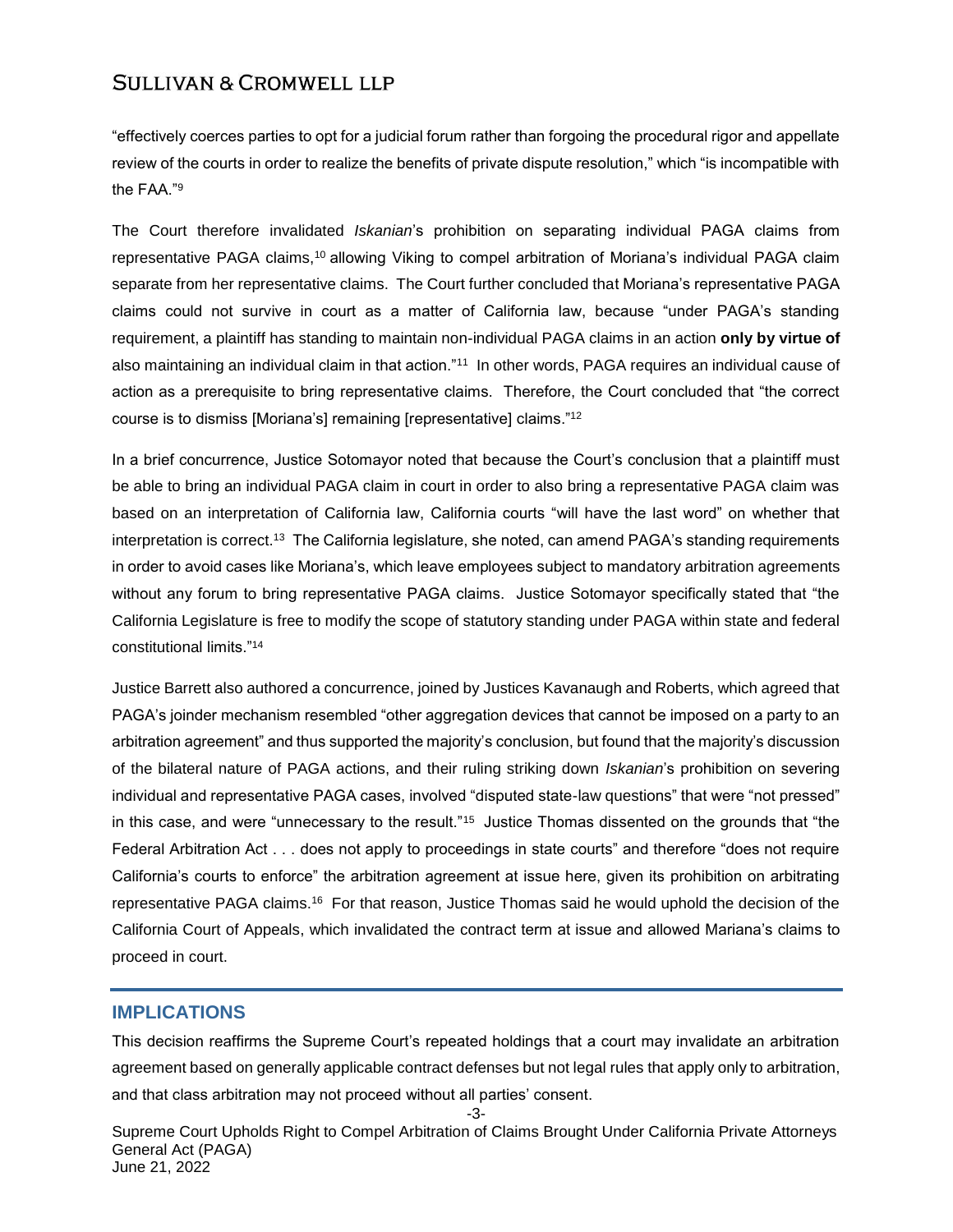As a result of the decision, California employers may be able to effectively prevent representative PAGA claims by requiring employees to agree to individual arbitration of PAGA claims, which would leave them without standing to bring representative PAGA claims in court. Still, employers should be mindful that *Viking River Cruises* does not put an end to representative PAGA suits for employees not subject to such mandatory arbitration clauses, who can still bring individual and representative PAGA claims in court. And, as Justice Sotomayor noted in her concurrence, California may reinterpret or amend PAGA to allow employees who have agreed to individual arbitration to nevertheless bring representative claims in court.

\* \* \*

#### **ENDNOTES**

| 1  | Viking River Cruises, Inc., 2022 WL 2135491, at 1 (quoting Cal. Lab. Code §2698 et seq.).                                            |
|----|--------------------------------------------------------------------------------------------------------------------------------------|
| 2  | Id. (quoting Cal. Lab. Code §2698 et seq.).                                                                                          |
| 3  | Id. at 3.                                                                                                                            |
| 4  | <i>ld.</i> at 2.                                                                                                                     |
| 5  | Id. at 5.                                                                                                                            |
| 6  | Id. at 8 (quoting Kindred Nursing Centers L. P. v. Clark, 581 U. S. 246, 251 (2017) (internal citations<br>and quotations omitted)). |
| 7  | Id. at 17-18.                                                                                                                        |
| 8  | Id. at 18 (quoting Stolt-Nielsen S.A. v. AnimalFeeds Int'l Corp., 559 U. S. 662, 684 (2010)).                                        |
| 9  | Id. at 20.                                                                                                                           |
| 10 | ld.                                                                                                                                  |
| 11 | Id. at 21 (emphasis added).                                                                                                          |
| 12 | ld.                                                                                                                                  |
| 13 | Id. (Sotomayor, J., concurring).                                                                                                     |
| 14 | ld.                                                                                                                                  |
| 15 | Id. (Barrett, J., concurring).                                                                                                       |
| 16 | Id. (Thomas, J., dissenting).                                                                                                        |
|    |                                                                                                                                      |

Copyright © Sullivan & Cromwell LLP 2022

-4-